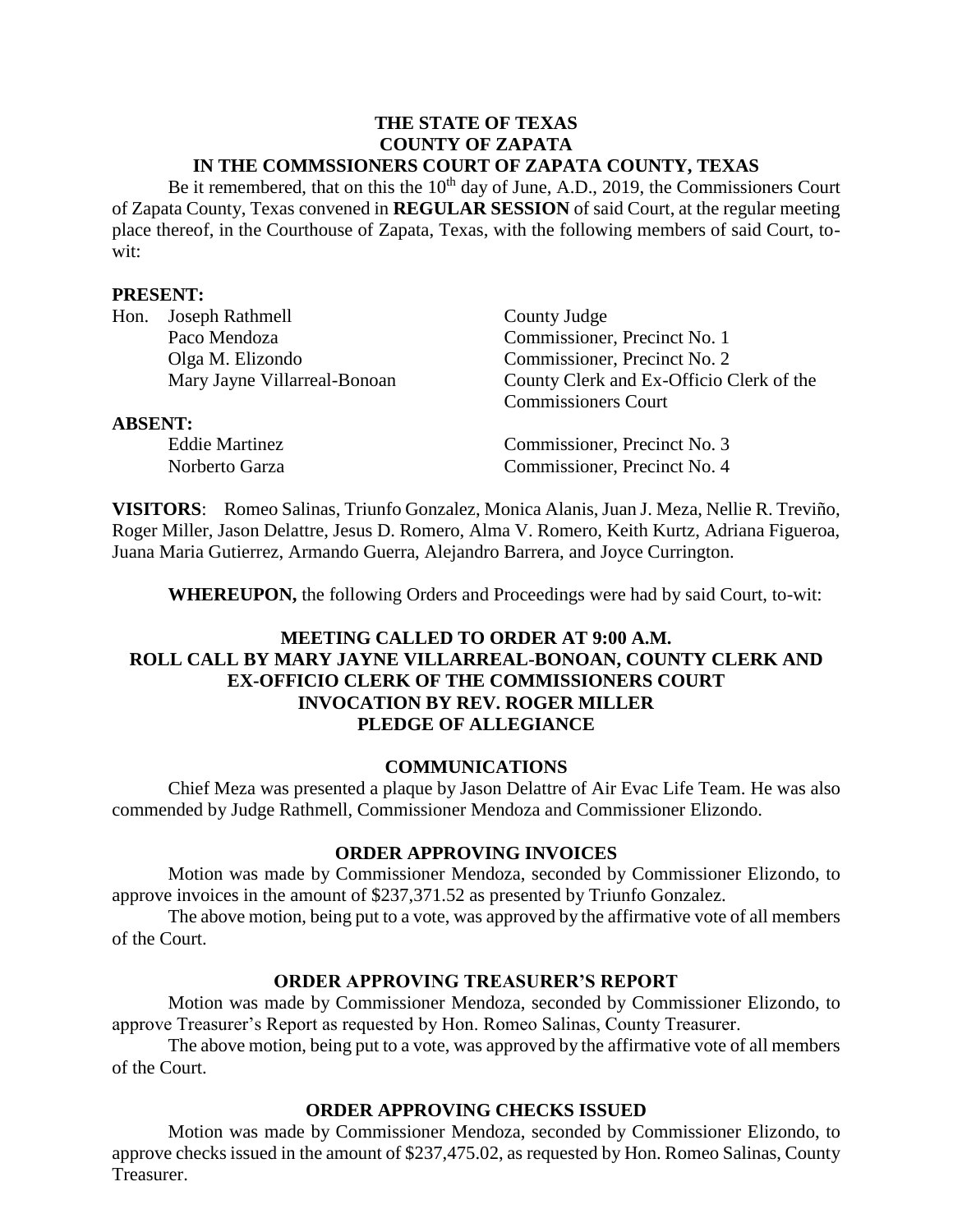The above motion, being put to a vote, was approved by the affirmative vote of all members of the Court.

## **TAX / ASSESSOR COLLECTOR'S REPORT**

Tax Assessor/Collector's office reported Hotel-Motel tax collections in the amount of \$7,318.23 for the month of May for year-to-date collections in an amount of \$78,960.35 and year– to-date tax collections at a rate of 87.10%.

## **NO ONE WAS PRESENT FOR THE FOLLOWING ITEM**

Presentation on Solar Shields for roofs as requested by Luis Treviño and Abel Alanis.

# **ORDER AUTHORIZING COUNTY ATTORNEY TO DEVELOP AND NEGOTIATE COUNTY ROAD USE AND MAINTENANCE AGREEMENT TERMS**

Motion was made by Commissioner Mendoza, seconded by Commissioner Elizondo, to authorize County Attorney to develop and negotiate county road use and maintenance agreement between Zapata County and ENGIE North America for the Las Lomas Wind Farm Project as requested by Hon. Joe Rathmell, County Judge.

The above motion, being put to a vote, was approved by the affirmative vote of all members of the Court.

## **ORDER APPROVING TO REQUEST PROPOSALS FOR REPAIR AND UPGRADE FOR TWO ZAPATA COUNTY WATERWORKS ELEVATED STORAGE TOWERS AND ONE STAND PIPE**

Motion was made by Commissioner Mendoza, seconded by Commissioner Elizondo, to approve to request proposals for the repair and upgrade for two Zapata County Waterworks elevated storage towers and one stand pipe as requested by Hon. Joe Rathmell, County Judge.

The above motion, being put to a vote, was approved by the affirmative vote of all members of the Court.

## **ORDER APPROVING PRELIMINARY WORK ON SECURITY PROPERTY FOR FUTURE ZAPATA COUNTY LANDFILL USE**

Motion was made by Commissioner Mendoza, seconded by Commissioner Elizondo, to approve to begin preliminary work on security property for future Zapata County Landfill use, seeking a minimum of 50-100 acres, as requested by Paco Mendoza, Commissioner Pct. 1.

The above motion, being put to a vote, was approved by the affirmative vote of all members of the Court.

## **ORDER APPROVING NEW SOFTWARE PROPOSAL WITH NET DATA FOR JUSTICE OF THE PEACE OFFICES**

Motion was made by Commissioner Mendoza, seconded by Commissioner Elizondo, to approve a new software proposal with Net Data, at a cost of \$24,000 per year, pending review by County Attorney, as requested by Juana Maria Gutierrez, Justice of the Peace Pct. 2.

The above motion, being put to a vote, was approved by the affirmative vote of all members of the Court.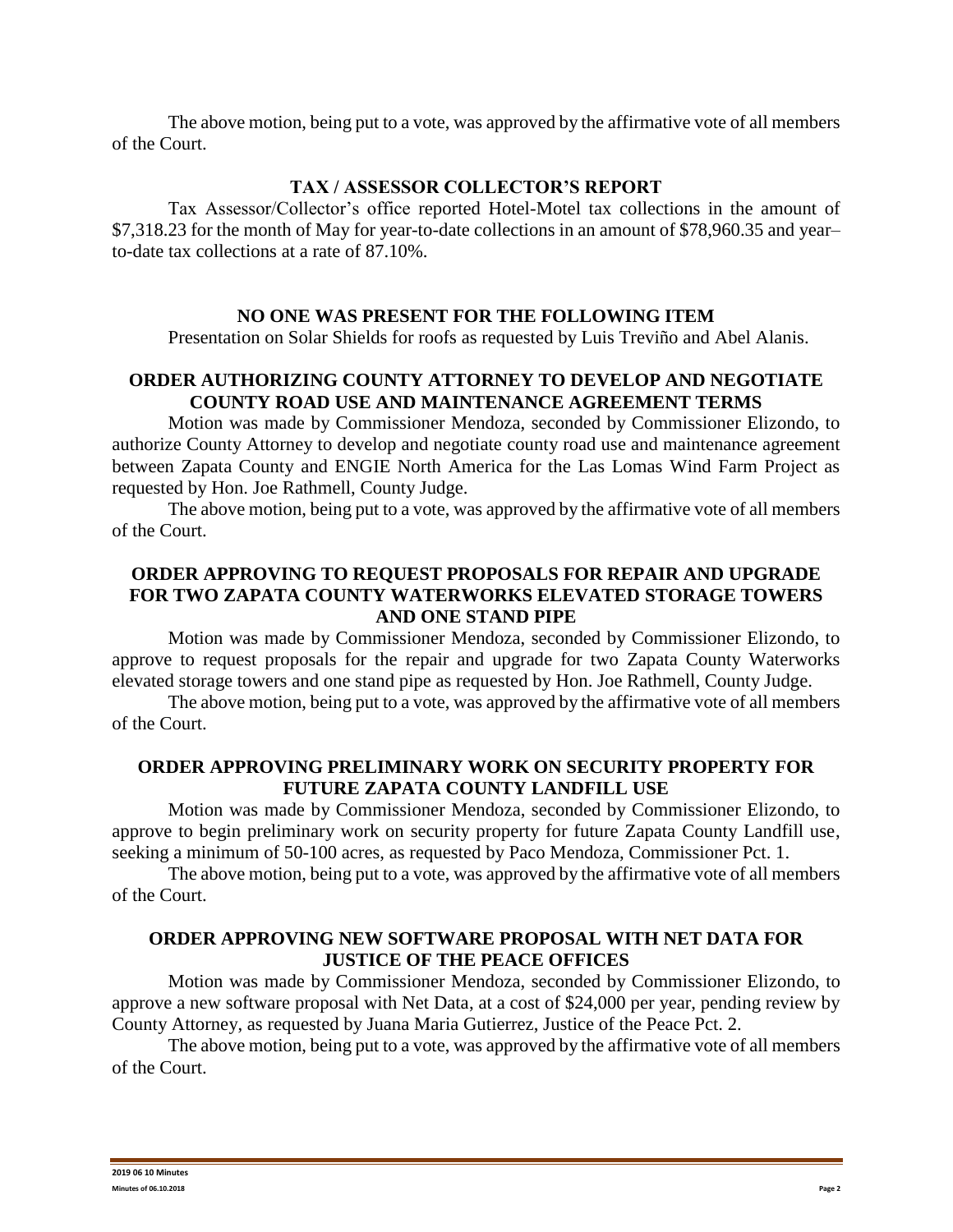## **ORDER APPROVING INVOICES AND REVIEW STATUS FOR ZAPATA COUNTY WASTEWATER TREATMENT PLANT PROJECT**

Motion was made by Commissioner Mendoza, seconded by Commissioner Elizondo, to approve invoice in the amount of \$3,230.00 payable to EJDCD; and invoice in the amount of \$14,079.76 payable to Premier Engineering for the Zapata County Wastewater Treatment Plant Project as requested by Manuel Gonzalez, Premier Engineering. The project is up and running and should be 100% complete in approximately 1 month.

The above motion, being put to a vote, was approved by the affirmative vote of all members of the Court.

## **ORDER APPROVING TAX REIMBURSEMENTS TO MIDCON COMPRESSION, LLC, MUSTANG GAS COMPRESSION AND J-W POWER COMPANY AS PER 49TH DISTRICT COURT CAUSE NO. 8429, 9980 AND 8216**

Motion was made by Commissioner Mendoza, seconded by Commissioner Elizondo, to approve tax reimbursements to Midcon Compression, LLC (\$759,353.59), Mustang Gas Compression (\$1,989.76), and J-W Power Company (\$8,357.95) for a total of \$769,701.30 as per order of the 49<sup>th</sup> District Court on Cause No. 8429, 9980, and 8216 as requested by Hon. Joe Rathmell, County Judge.

The above motion, being put to a vote, was approved by the affirmative vote of all members of the Court.

### **ORDER APPROVING LINE ITEM TRANSFERS**

Motion was made by Commissioner Elizondo, seconded by Commissioner Mendoza, to approve the following line item transfers to meet departmental needs:

|             | <b>DEPARTMENT</b>           | <b>LINE ITEM</b> | <b>FUND</b>             | <b>AMOUNT</b> |
|-------------|-----------------------------|------------------|-------------------------|---------------|
| <b>FROM</b> | Justice of the Peace Pct. 4 | 10-455-464       | <b>Equipment Rental</b> | \$350.00      |
| <b>TO</b>   | Justice of the Peace Pct. 4 | 10-455-459       | Repairs & Maint.        | \$350.00      |
| <b>FROM</b> | Justice of the Peace Pct. 4 | 10-455-464       | <b>Equipment Rental</b> | \$1,650.00    |
| <b>TO</b>   | Justice of the Peace Pct. 4 | 10-455-313       | <b>Supplies</b>         | \$1,650.00    |
|             |                             |                  |                         |               |

as requested by Hon. Ramon Benavides, Justice of the Peace Pct. 4.

The above motion, being put to a vote, was approved by the affirmative vote of all members of the Court.

Motion was made by Commissioner Elizondo, seconded by Commissioner Mendoza, to approve the following line item transfers to meet departmental needs:

|             | <b>DEPARTMENT</b>  | <b>LINE ITEM</b> | <b>FUND</b>               | <b>AMOUNT</b> |
|-------------|--------------------|------------------|---------------------------|---------------|
| <b>FROM</b> | Juvenile Probation | 10-570-512       | Juvenile Detention        | \$8,500.00    |
| <b>TO</b>   | Juvenile Probation | 10-570-427       | Workshops & Travel        | \$8,500.00    |
| <b>FROM</b> | Juvenile Probation | 10-570-512       | <b>Juvenile Detention</b> | \$500.00      |
| <b>TO</b>   | Juvenile Probation | 10-570-731       | Meals & Community Service | \$500.00      |
| <b>FROM</b> | Juvenile Probation | 10-570-512       | Juvenile Detention        | \$461.00      |
| <b>TO</b>   | Juvenile Probation | 10-570-401       | <b>Independent Audit</b>  | \$461.00      |

as requested by Sandy Pippin-Gomez, Juvenile Probation.

The above motion, being put to a vote, was approved by the affirmative vote of all members of the Court.

Motion was made by Commissioner Elizondo, seconded by Commissioner Mendoza, to approve the following line item transfers to meet departmental needs:

|             | <b>DEPARTMENT</b> | <b>LINE ITEM</b> | <b>FUND</b>         | <b>AMOUNT</b> |
|-------------|-------------------|------------------|---------------------|---------------|
| <b>FROM</b> | Wastewater        | 80-602-341       | Chlorine & Chemical | \$6,000.00    |
|             |                   |                  |                     |               |